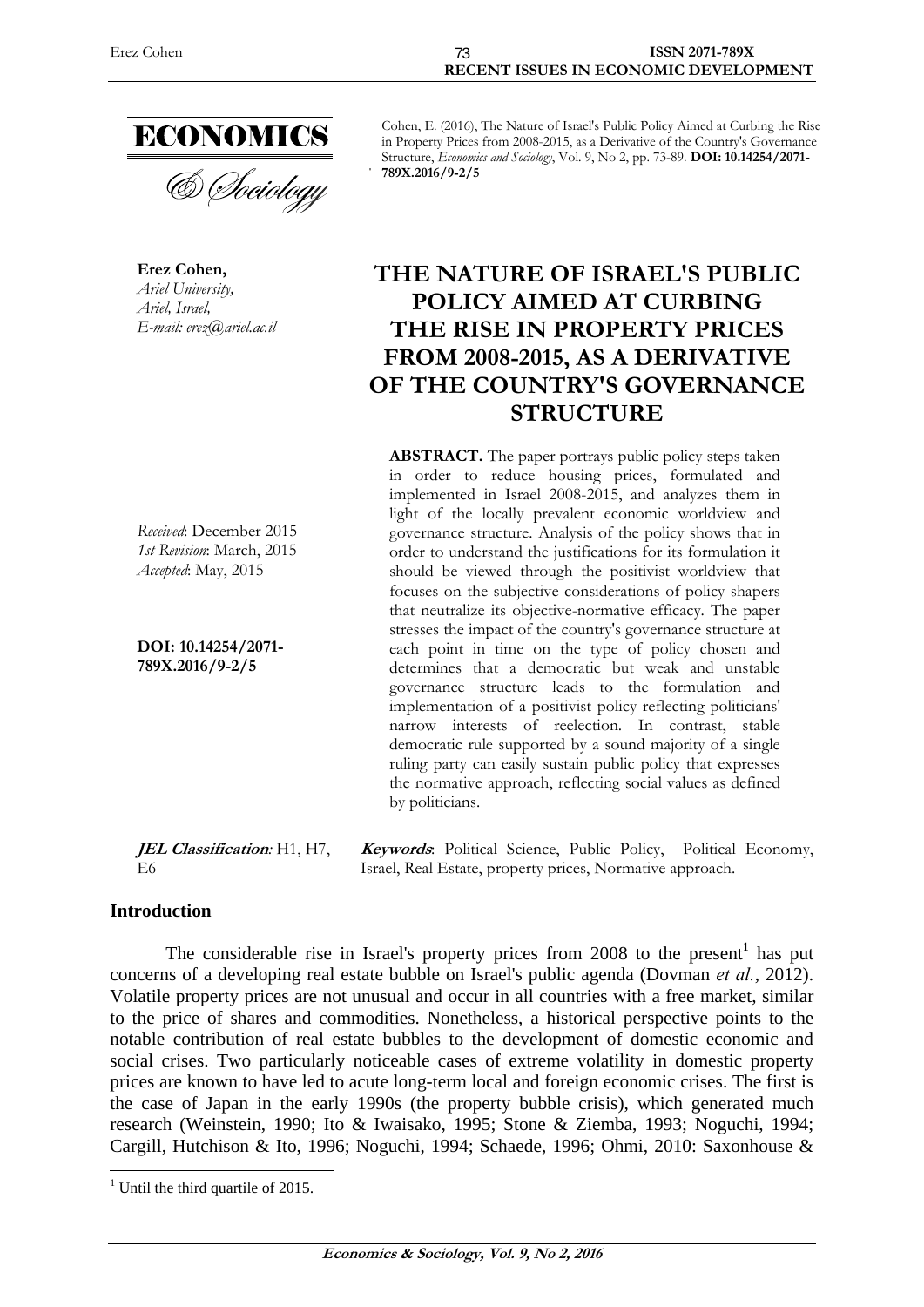| Erez Cohen | ISSN 2071-789X                               |  |
|------------|----------------------------------------------|--|
|            | <b>RECENT ISSUES IN ECONOMIC DEVELOPMENT</b> |  |

Stem, 2002). The second is the US property crisis (the subprime crisis) in the first decade of the twenty first century, which has also been extensively studied (Kregel, 2008; Demyanyk & Van Hemert, 2011; Gjerstad & Smith, 2009; Blundell-Wignall & Atkinson, 2008; Gwinner & Sanders, 2009; Hellwig, 2009; Whalen, 2008; Arner, 2009; Brown & Davis, 2008; Serkan, 2009; Sagemann & Reese, 2011). The disastrous economic consequences of these crises served as a warning sign for Israel and its developing property bubble, resulting in policy plans for curbing and even reducing property prices. For many years Israel's real estate industry has been known as a free market industry, protected from government intervention in determining prices. Based on their concern that the end of the local property price bubble might come to resemble the US crisis in 2008, Israeli leaders have formed policy and regulatory steps aimed at intervening in free market forces.

The purpose of this paper is to follow these policy steps, analyze them, and examine them in light of the economic worldview customary in Israel as well as its governance structure. The research hypothesis claims an association between the governance structure in a given country and the nature of its public policy. Thus, a country with a stable governance structure will witness the formation of a normative public policy that seeks to promote and achieve national interests for the public good. In contrast, a country with an unstable governance structure will witness the formation of a positivist public policy aimed at promoting the interests of specific groups in society that have individual characteristics and specific interests, including those of the policy makers themselves. This hypothesis shall be explored through a case study analyzing the characteristics of the Israeli public policy endeavoring to reduce domestic housing prices during 2008-2015. The State of Israel is characterized by an unstable governance structure, and thus identifying the nature of public policy formed on this issue (as normative or positivist) may attest to the existence or nonexistence of the hypothesized association between a country's governance structure and the nature of its public policy. Before examining the existence of such an association, however, the characteristics of public policy and the justifications for its formation and implementation shall now be presented.

## **1. The nature of public policy**

1

The nature of public policy and its contents derive from a country's type of government, with a totalitarian country more inclined to implement a strict policy that intervenes in the life of its citizens and does not always act in their favor, while a democratic country will implement public policy that aims to serve the public, with elected officials serving as an instrument for promoting the public good. Nevertheless, in some cases democratic rule as well will use public policy as an opportunity to promote the political interests of officials and thus miss its original goal (Bertelli, 2012).<sup>2</sup> Bertelli brings an example of the public policy of a government in a democratic country in another publication that describes how democratic governments in general and the British government in particular seek to improve their chances of reelection by adapting policy to this goal (Bertelli & John, 2013). Similarly, in some situations public policy in general and allocation of the necessary funds for its implementation in particular, are determined according to the agenda of the media and following public opinion (John, 2006).

There are two approaches to the analysis of public policy. One is normative, dependent on and guided by values, and it attempts to formulate solutions for the existing state of affairs with the aim of attaining society's values. The other is positivist, dependent on interests, and it focuses on and makes do with justifying and explaining the existing state of affairs in light of the personal interests of policy shapers, and therefore does not examine the policy in light of the

 $2^2$  See: The Political Economy of Public Sector Governance, p. 1.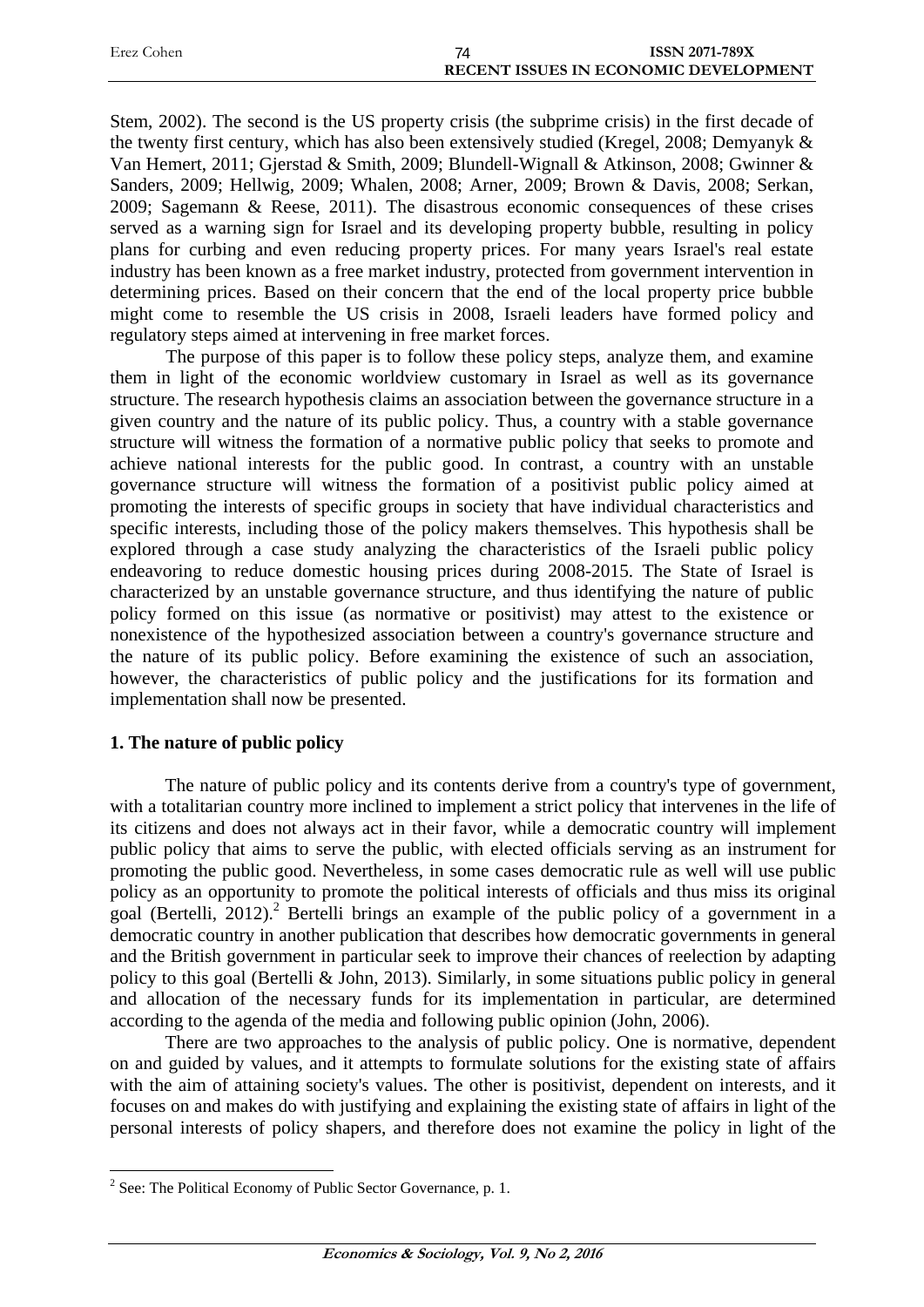| Erez Cohen | ISSN 2071-789X                        |
|------------|---------------------------------------|
|            | RECENT ISSUES IN ECONOMIC DEVELOPMENT |

ethical and objective parameters of society in general (Torgerson, 1986; Fisher, 1998; Lynn, 1999).

Public policy can be implemented by taking regulatory steps, i.e. the collection of laws and regulations that control the exchange of commodities and services in society (Moran & Wood, 1993). The term "regulatory steps" might be misinterpreted as regularization, supervision, intervention, or standardization of a certain activity. In the government context, regulation refers to an action that regularizes activities that are within the authority of the government. Government regulation reflects the involvement of the government in a certain activity, with countries differing in the extent, design, and implementation of their regularization policy as well as its justification.

The concept of regulation originates from the economic theory, whereby a major goal of supervision is the defense of public interests (Stigler, 1971; Waters & Moore, 1990). Even the United States, which stands for the principle of market forces, saw a need in the early twentieth century to supervise the markets in order to stabilize market forces, supervise prices, and set threshold conditions for entering the markets, and initially embraced government regulation by enforcing use of administrative systems to supervise the free market. Today the goals of regulation primarily involve defending the public good, avoiding economic risk, and preventing the exploitation of weak groups in society (Sunstein, 1990).

## **2. Fundamental justifications of regulation**

Different countries vary in the extent and intensity of their regulation versus the free market, ranging from actual preplanned intervention aimed at shaping reality to post factum involvement aimed at regularizing the reality formed by the free market. Whatever the case, regulation on all levels is based on several fundamental justifications, as follows: The first is *maintaining public interests*: The most basic foundation of regularization is the principle whereby regulation is intended to defend public interests. Public interests encompass a varied list of needs, interests, and values. Promoting competition is a major interest that regulation seeks to realize. This is an interest both of business owners, who wish to enter the market, and of consumers, who seek to enjoy the effects of competition, manifested in improvement of service availability, quality, and prices. Free competition is vital for the economy's growth and efficiency. Some contend that competition is the best guarantee for obtaining high-quality products and services and that it is even capable of lowering prices. The second is *maintaining consumer interests*: A major role of the regulator is to defend the interests of service consumers. Consumer interests require protection and enhancement, mainly due to the power differential between service providers (in our case: contractors, developers, and construction companies) and citizens. Modern countries offer much better conditions for the development of large companies that provide essential services and goods. Companies strive for profitability, and profitability stems from consumers. The interests of the company contrast with the interests of the consumer. The third is *correcting market failures*: This justification is the basic routine rationale for regulatory intervention. In analyzing the foundations of regulation it is possible to distinguish between market failure in its narrow sense and market failure in its wide sense. Market failure in the narrow sense is measured by economic parameters; for example, when the market force of a monopoly lets it operate with no considerations for the constraints of competition, regulatory intervention is necessary. Market failure in the wide sense is when a (not necessarily economic) purpose or goal, desirable for reasons of public interest, would not be achieved through free activity of players in the market in the absence of regulatory intervention.

The purpose of this paper is, as stated, to examine and analyze the regulatory processes formulated and implemented in Israel from 2008-2015 in response to the sharp rise in property prices, while examining the justifications underlying these processes. First, however, a review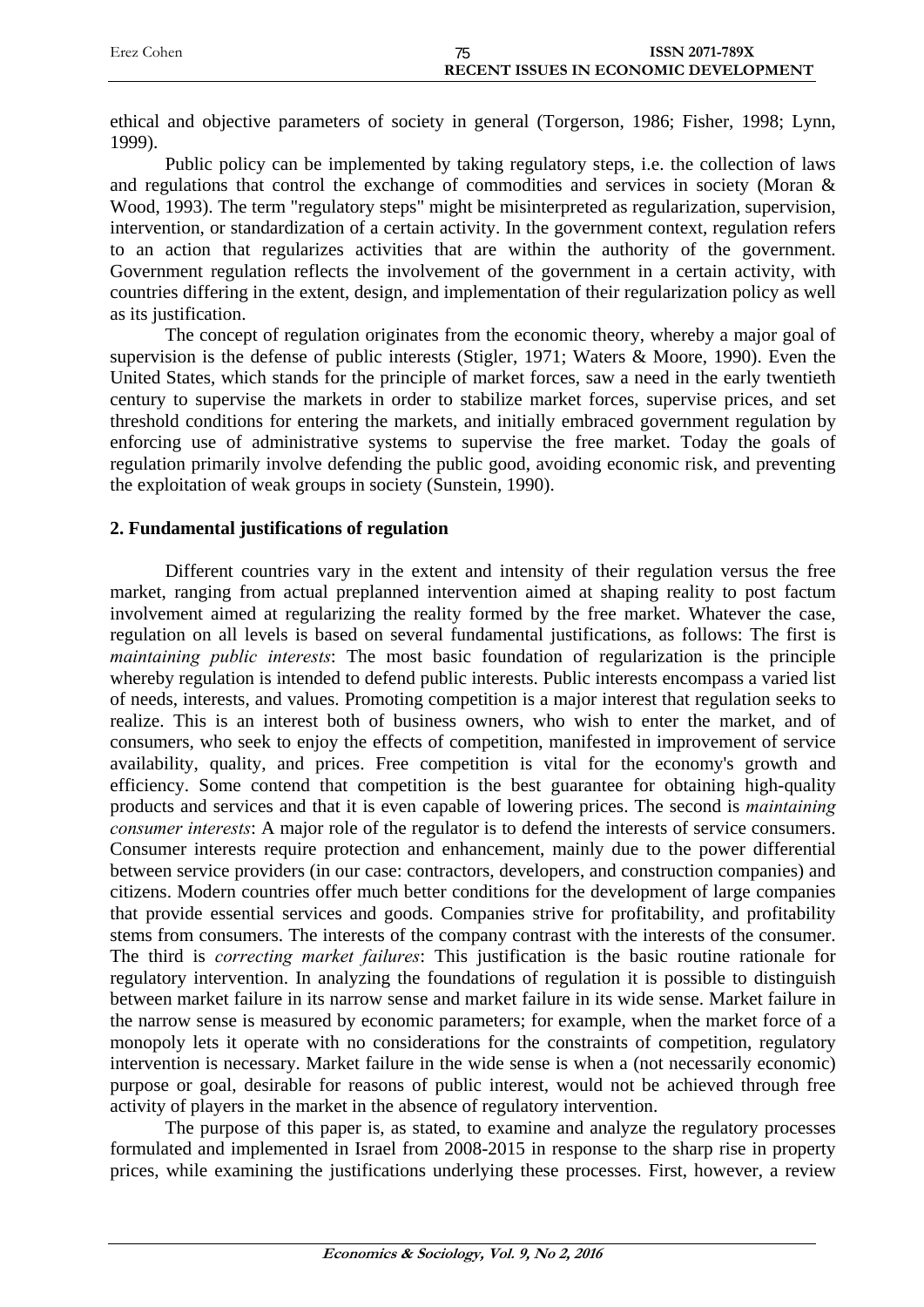| Erez Cohen | <b>ISSN 2071-789X</b>                 |
|------------|---------------------------------------|
|            | RECENT ISSUES IN ECONOMIC DEVELOPMENT |

will be provided of trends in the Israeli real estate industry in the period under scrutiny that led to formulation of these processes.

# **3. The rise in Israel's property prices**

The continued rise in Israel's property prices since 2007, presented in Figure 1 below, shows that since 2007 and until the present there has been a clear and consistent trend consisting of an overall rise in property prices (both new and second-hand). Indeed, the Israeli property market knew periods of accelerated price rises in the past as well, mainly from the mid-1970s to the early 1990s, and this served as a research focus (Rubinstein, 1999). However, it appears that this time things are slightly different and both government leaders and many citizens are genuinely concerned that prices will spiral out of control, possibly leading the Israeli economy and society to a crisis situation similar to those of Japan and the United States.



Figure 1. Housing prices in Israel, 2007-2014 (thousands of shekels) *Source*: Israel CBS.

Examination of the many reasons for the continuous rise in Israel's housing prices as presented in the State Comptroller's report for 2015 (State Comptroller, 2015) indicates that many reasons appeared at one point in time. First of all, from 2002-2012 an accumulated disparity was evident between the number of households (which continued to rise consistently) and the number of construction starts (which dropped in that period). As a result, an overall shortage of residential units was formed, contributing to the rising disparity between demand and supply and to the rise in housing prices (as show in *Figure 2*).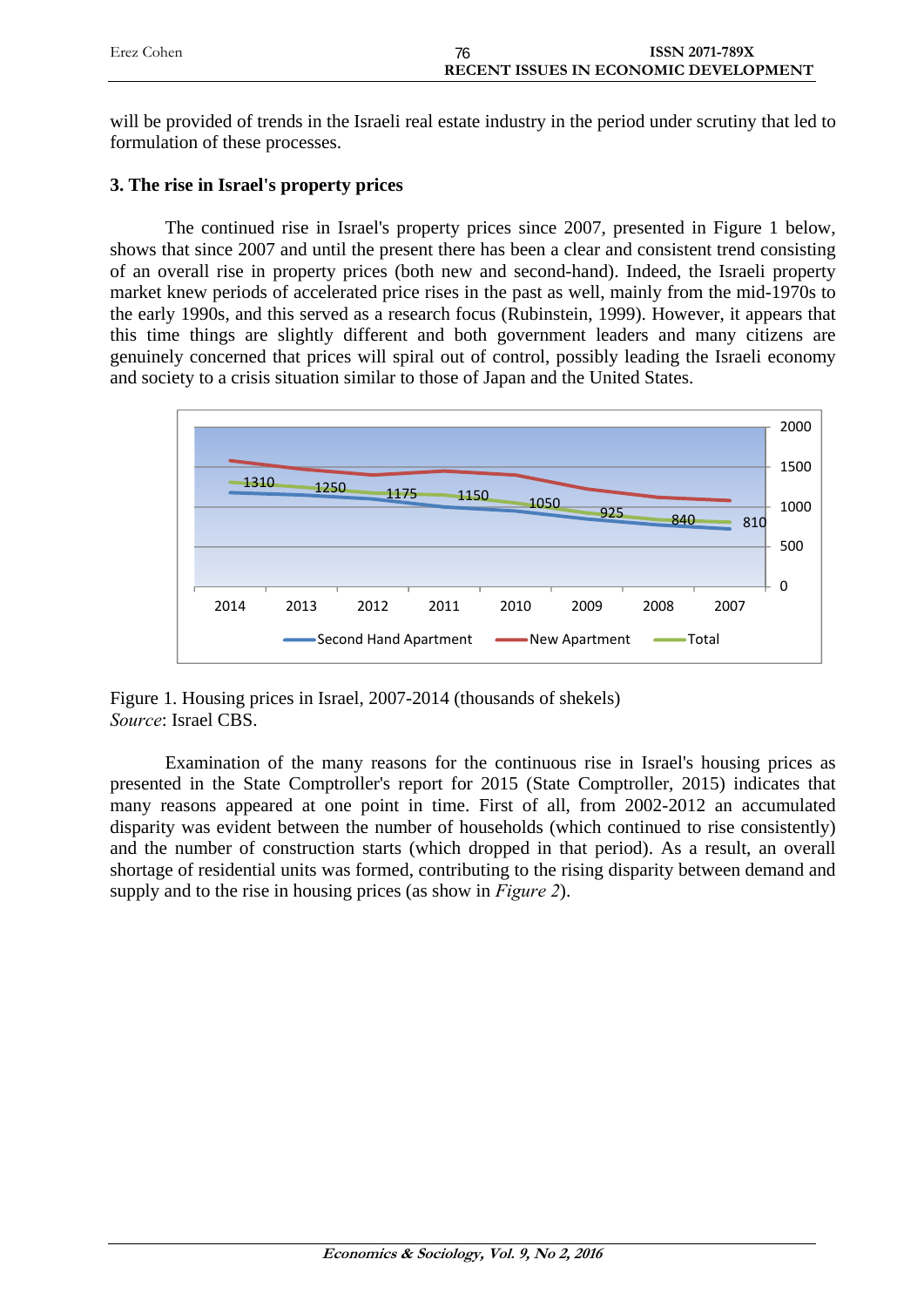



Figure 2. Israel's construction starts versus households, 2000-2013 Source: Israel CBS, Statistical Abstract of Israel 2014. Table 22.1 - Construction - selected date, and Table 5.1 - Households.

Secondly, this period saw a clear drop in the construction of small dwellings (three rooms or less), reducing the supply of inexpensive housing, with a negative impact on the necessary compatibility between the needs of a not inconsiderable proportion of households and the supply of suitable housing, hence unnecessarily overburdening these households. The drop in the construction of small dwellings in Israel and the rise in the number of large dwellings (four rooms or more) constructed from 2001-2013 are shown in *Figure 3*.



Figure 3. Israel's dwellings, by number of rooms, 2000-2013 (construction completed) Figure 3. Israel's dwellings, by number of rooms, 2000-2013 (construction completed)<br>*Source*: Israel CBS, Statistical Abstract of Israel 2014. Table 22.9 – Dwellings, by number of rooms.

Third, in the period under scrutiny there was a conspicuous increase in the demand for housing in Israel, which contributed significantly to the rise of housing prices, in addition to the supply limitations presented above. The increase in the demand for housing is particularly evident from the extent of mortgages taken out by the Israeli public during this period (as shown in *Figure 4*).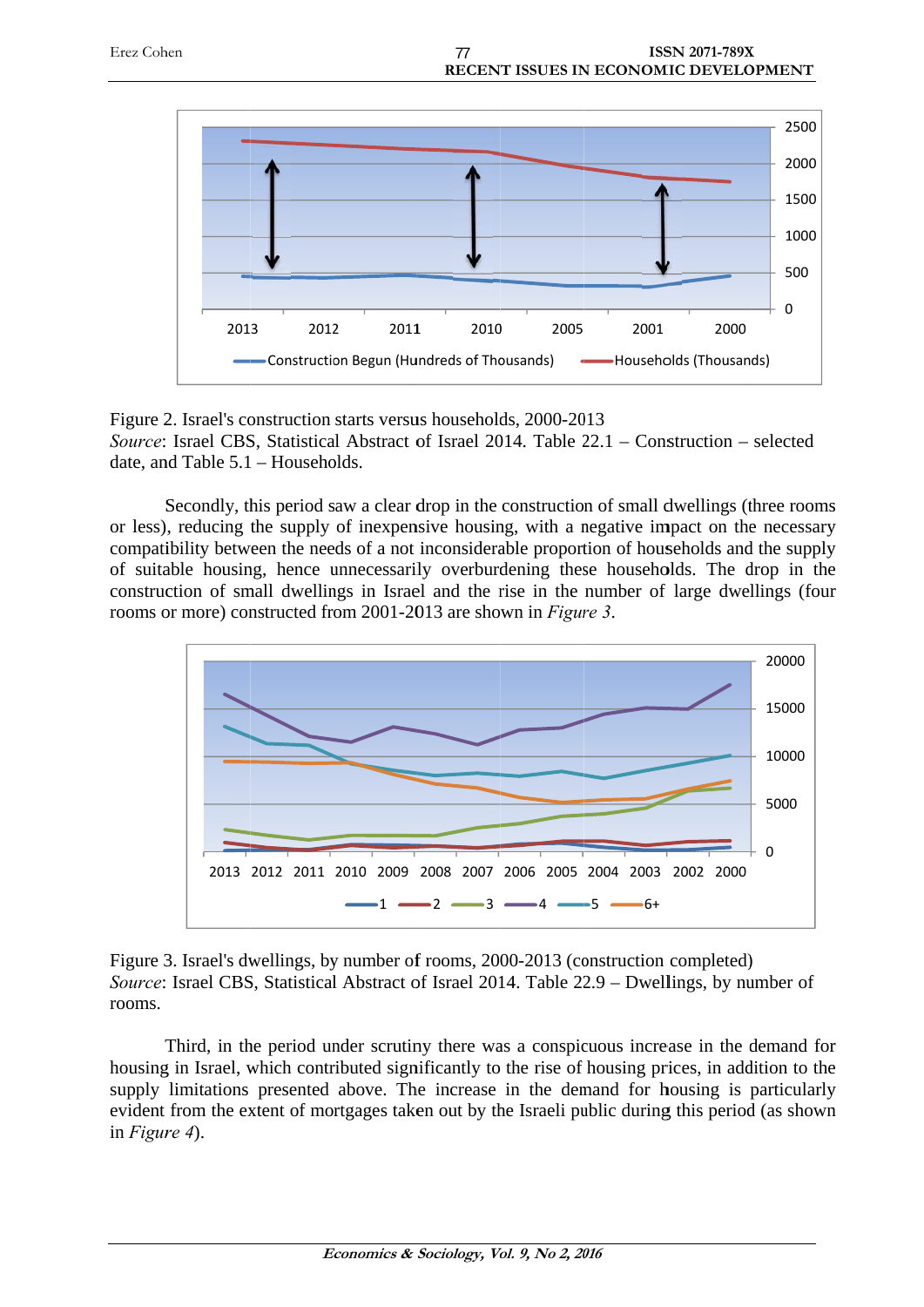

Figure 4. Demand for mortgages in Israel (in billion shekels), 2003-2013 Source: Israel CBS.

One of the prominent reasons for the rise in mortgages taken out in Israel in the investigated period is the particularly low interest environment in Israel and all over the world as a result of the global recession. A low interest environment contributes to a rise in demand for mortgages in two concurrent directions: First of all, it constitutes an investment opportunity for those who otherwise would not have the necessary funds to purchase an apartment. A reality of near zero interest rates encourages them to commit to comfortable mortgages, purchase their first apartment for residential purposes, and provide themselves with socioeconomic leverage. Furthermore, the low interest environment reduces the attractiveness of conservative savings and investment channels and increases the tendency of investors to divert their investments from financial channels to real estate in an attempt to earn significant returns. This state of affairs is perceived by investors as a unique opportunity to take out a mortgage with favorable conditions in order to purchase high-yield property for investment. The returns are anticipated both in the form of future rental fees and due to expectations that property prices will continue to rise, raise the value of the property purchased, and produce yields higher than those possible in any other investment channel. Data published by the Taub Center of Social Policy Studies in Israel<sup>3</sup> indicate a fourfold rise in the number of Israelis who owned two or more homes, i.e., who invested in real estate, from 2006 to 2012.<sup>4</sup> Although a rise in investment in home ownership is evident in all income groups, the most affluent (ranked in the top quintile) set the tone (as evident from *Figure* 5). he as or of rst ge.<br>or of rst ge.<br>and m is ns he seer<br>al <sup>3</sup> ho is as

 $\overline{a}$ 

 $\overline{a}$ 

 $3$  The Taub Center of Social Policy Studies in Israel (2015), Picture of the Nation, Ownership of two or more homes, p. 11.<sup>3</sup>

From 2.1% to 8.1%.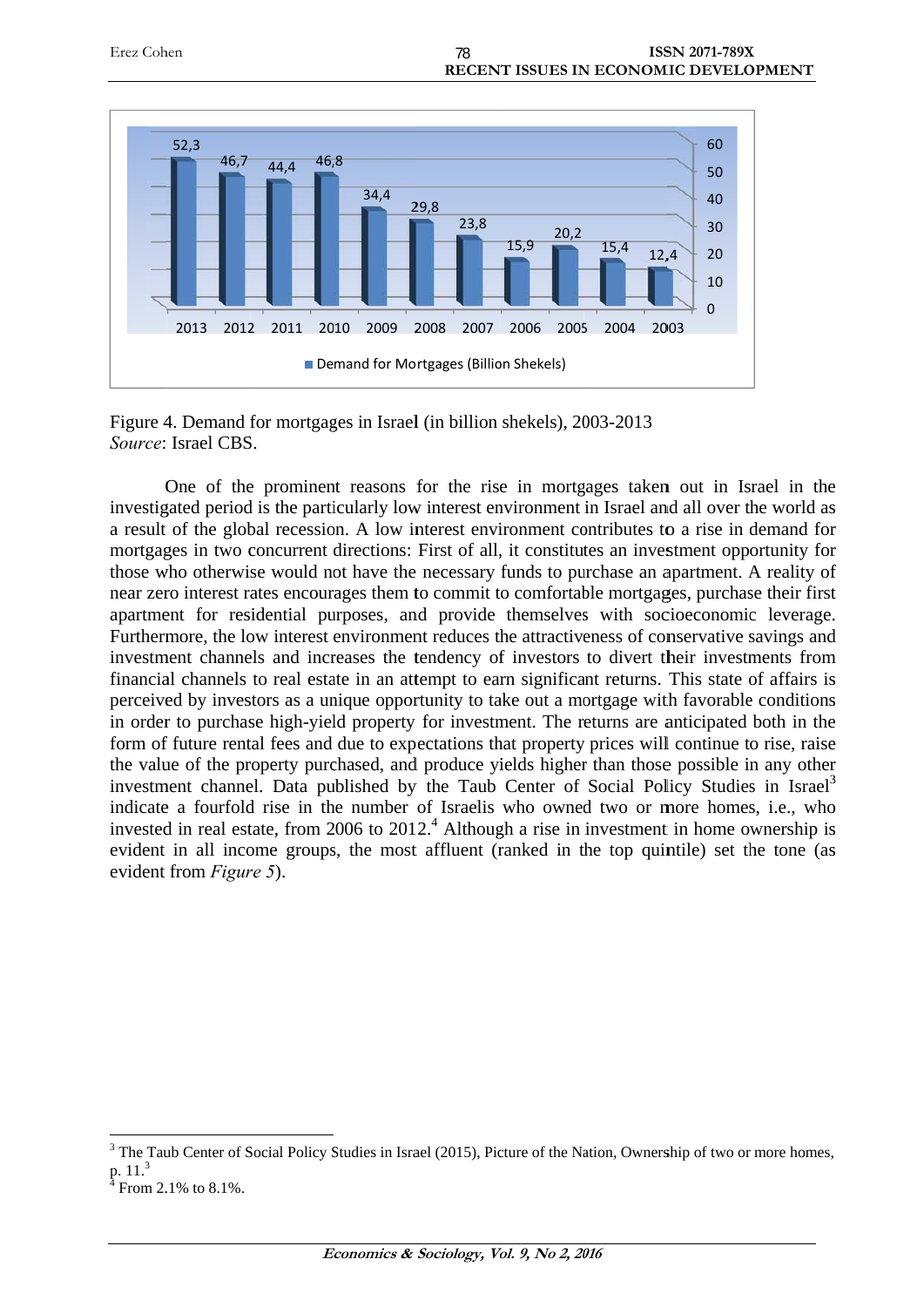

Figure 5. Ownership of two or more apartments (by income group), 2003-2012 (%) *Source*: Taub Center for Social Policy Studies in Israel, (2015). Picture of the Nation 2015, p. 11.

Shapers of Israel's public policy are aware of the trends presented above, and of the concerns of their destructive economic and social implications, and have tried time after time to halt the rise in property prices and even to lower them. These attempts are the basis of the current study, which follows policy steps taken during the tenure of the two last Israeli governments (under Benjamin Netanyahu).<sup>5</sup> Public policy steps implemented in Israel's real estate industry shall next be analysed and explored.

### **4. Regulatory processes implemented in Israel's real estate industry from 2008-2015**

The research literature is replete with publications on public policy and possible ways of preventing bubbles in property markets. For example, Źróbek and Gross presented and compared public policy in the real estate field in various countries (Źróbek & Gross, 2015). Conefrey and John examined the public policy of Spain and Ireland in attempting to prevent and deal with their property bubbles in the beginning of the decade, and show the efficacy of fiscal policy in such an endeavor (Conefrey & John, 2010). Crowe *et al.* as well presented the disastrous economic consequences of the various property bubbles that emerged in different countries and listed among other things three possible manners of intervention and regulation available to the leadership. First of all, implementing a monetary policy that curbs the demand for mortgages, such as raising interest rates. Second, operating fiscal policy tools to reduce demand for housing, such as imposition of transaction taxes, property taxes, and mortgage interest tax. Third, operating macro prudential regulation aimed at moderating demand for housing and reducing risk to the financial system, for instance, instituting higher capital requirements for mortgage applicants and limits on loan-to-value and debt-to-income ratios, according to the client's income and financial state (Crowe *et al.*, 2013).

Similarly, public policy shapers in Israel formulated a long list of actions aimed at curbing and even lowering property prices. These steps may be classified as belonging to three categories: actions taken to reduce the demand for housing, actions taken to increase the supply of dwellings, and actions taken to lower property prices.

<u>.</u>

<sup>&</sup>lt;sup>5</sup> The 33<sup>rd</sup> government of Israel, which served from 2013-2015, and the 34<sup>th</sup> government inaugurated in May 2015.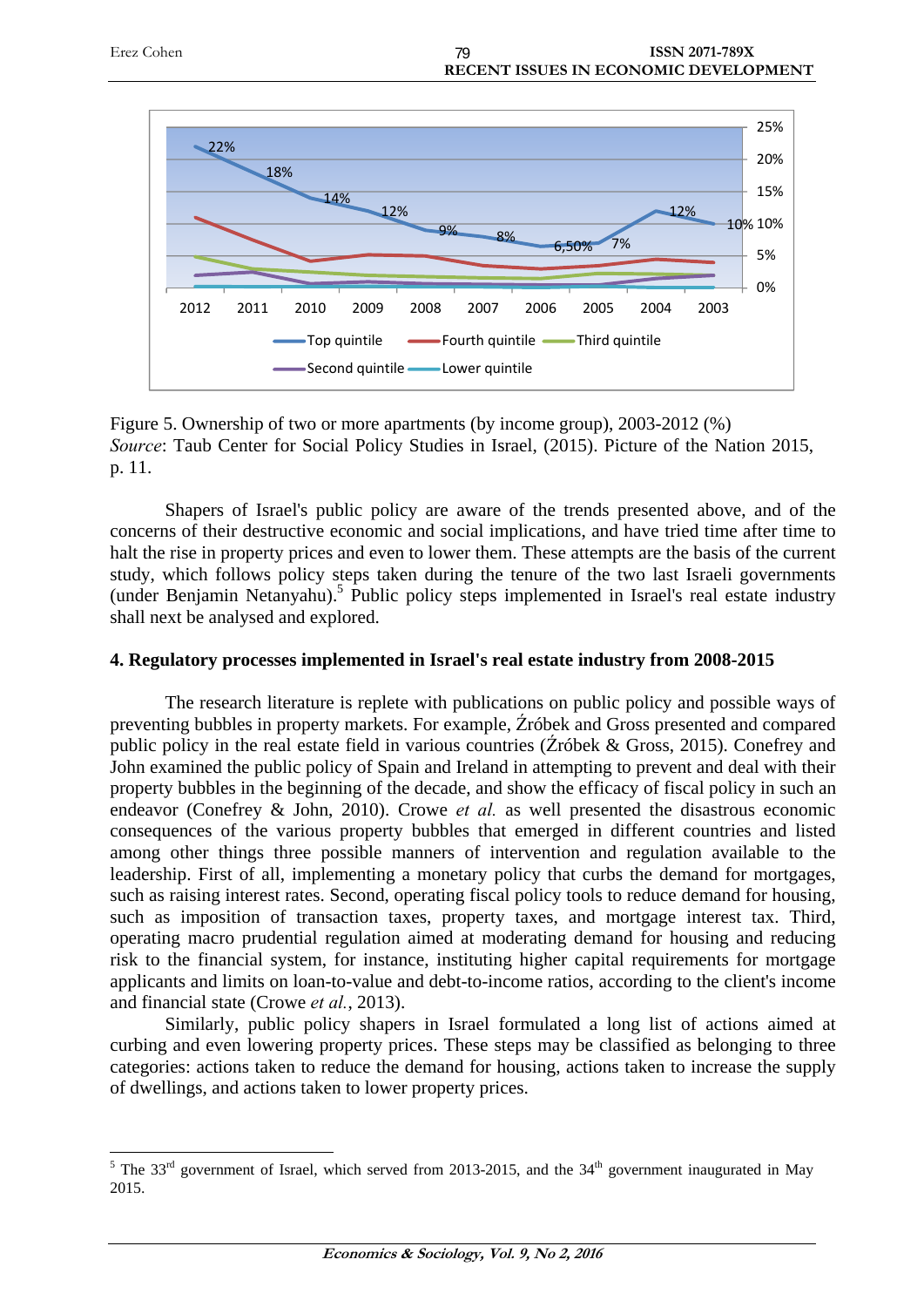| Erez Cohen | 80 | <b>ISSN 2071-789X</b>                        |
|------------|----|----------------------------------------------|
|            |    | <b>RECENT ISSUES IN ECONOMIC DEVELOPMENT</b> |

#### **5. Actions taken to lower the demand for housing**

From 2010 to 2015, various regulatory actions were taken in Israel, aimed primarily at lowering the demand for investment properties, and some of these even contributed to the financial stability of Israeli banks. Attempts to lower demands for housing may be divided into two: legislative actions, and regulation and stabilization of the banks.

Legislative actions:

In February 2011 (and subsequently also in June 2015) a decision was reached to raise the purchase tax on investment properties. The purpose of this action was to modify the demand for investment properties, however in practice the market responded by increasing demands for housing in the weeks prior to implementation of the resolution, which had the effect of further raising their prices. In August 2013 a decision was made to toughen the conditions for tax benefits awarded to foreign residents. This action was taken with the intention of moderating the demand for housing by foreign residents who purchase dwellings in Israel for investment purposes, but its effect on the demand was later proven to be negligible. Similarly, legislative actions enforced in January 2014 with the aim of changing and reducing exemptions from capital gains tax on real estate for the sale of residential apartments had a low degree of efficacy and had no impact on demands for housing.

#### *5.1. Regulation and stabilization of the banks*

In October 2010 the Bank of Israel instructed the banks to reserve capital against mortgages considered risky and that equal a high proportion of the original capital cost. As a result, these mortgages became more expensive and their interest rates rose. Thus the Bank of Israel achieved two things at once: increased stability of the banks and reducing the attractiveness of these mortgages for clients. In November 2012 the Bank of Israel decided to restrict the financing provided by the banks for purchasing housing, and as a result, apartment purchasers had to increase their equity capital in order to cover the total sum necessary to purchase a dwelling. This action, however, did not curb the demand for mortgages and housing as the Israeli public simply began taking out supplementary loans at higher interest rates in order to obtain the purchase sum. A similar action was enforced in August 2013, when the Bank of Israel instructed that mortgages given by the banks be limited by a criterion of monthly repayments as a proportion of the client's free income. However this action too was not efficient as many citizens proceeded to take out loans jointly with their children and thus presented the banks with a higher repayment capacity. In September 2014 the Bank of Israel once again instructed the banks to raise the bank's capital against the mortgage portfolio (change of the reserve ratio) in order to increase the bank's stability in case of non-payment.

#### *5.2. Actions taken to increase the supply of dwellings*

1

Concurrent with attempts presented above to lower the demand for housing in general and for investment properties in particular, many attempts were also made to increase the supply of residential housing. In July 2007 the Israeli government decided to relocate several IDF bases from central Israel to the southern Negev, with the aim of clearing considerable land for construction in central Israel. It later became evident that this decision contributed to a rise in housing prices in the Negev while not lowering housing prices in central Israel. Two years later, in May 2009, the government declared a reform in the Israel Lands Administration, $\delta$  including changes in authority and setting a target of marketing 35,000 residential units a year. Once again,

<sup>&</sup>lt;sup>6</sup> The main government agency in charge of government owned lands. Now called the Israel Lands Authority.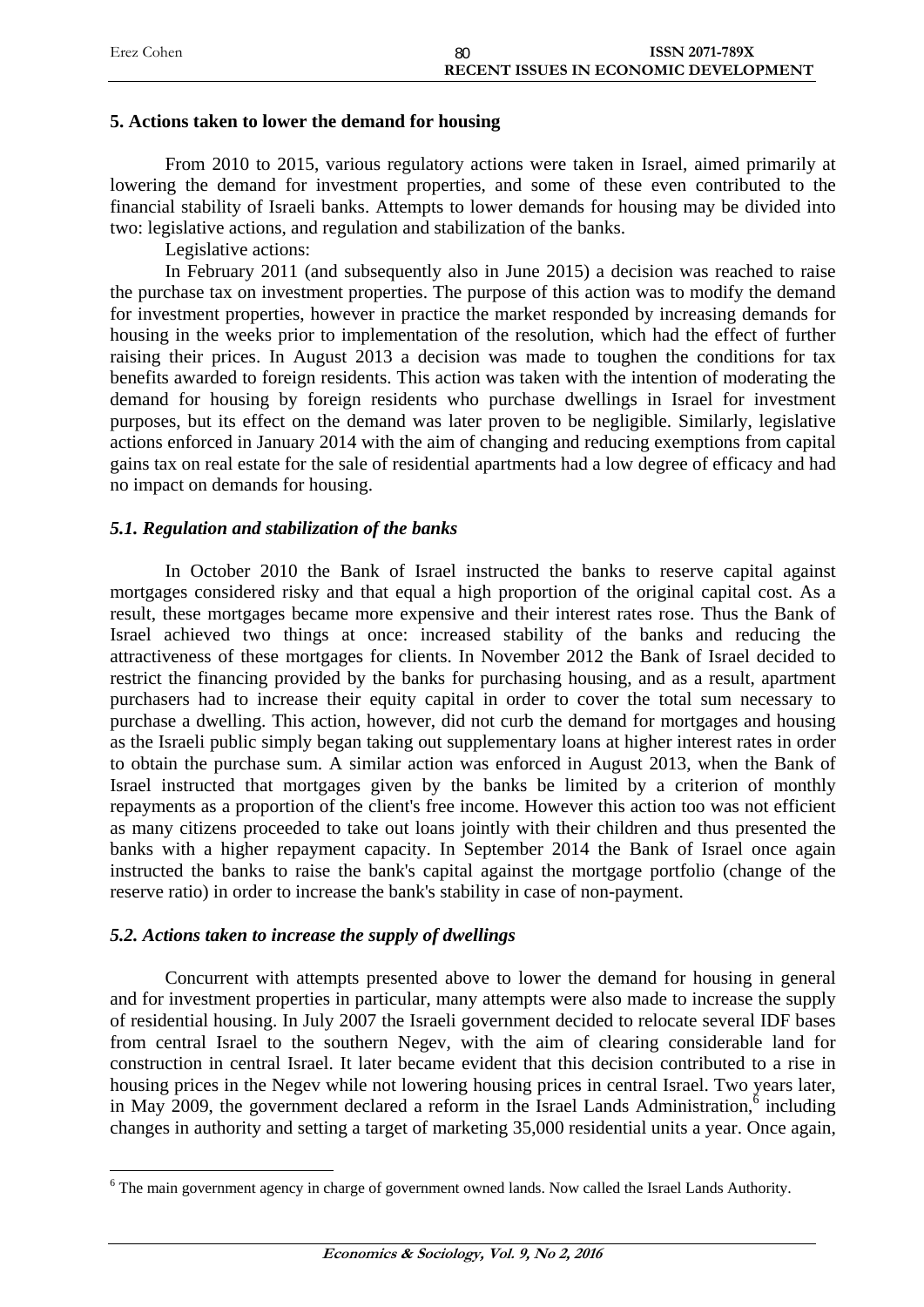| Erez Cohen | ISSN 2071-789X                               |
|------------|----------------------------------------------|
|            | <b>RECENT ISSUES IN ECONOMIC DEVELOPMENT</b> |

this action did not contribute to lowering housing prices, as the Israel Lands Administration did not meet the target.

In 2011 several additional attempts were made to increase the supply of dwellings, and in June of that year an overall plan was publicized for specifically increasing the supply in areas in demand. As part of this overall plan, 70 programs were formulated for construction of 60 thousand residential units (by order of priority). About two months later, a decision was reached to establish residential committees for rapid planning of residential complexes offering attainable housing. In practice, several such complexes were indeed established, but only a small proportion of the dwellings were allocated for attainable housing purposes, thus not contributing to the lowering of housing prices. A month later, in September of that year, a decision was reached to promote plans for municipal renewal (evaluation and construction, fortification and renewal of old buildings), as well as acceleration of marketing and increasing government aid for public housing. However, once again, the targets set were not achieved, mostly due to lack of response by related factors. These were, on the one hand, contractors who did not find these construction projects sufficiently profitable. On the other, heads of local municipalities responsible for providing permits for municipal renewal plans were reluctant to give their approval due to concerns of an uncontrollable rise in the number of residents in renewed neighborhoods, making it hard to provide necessary public services (e.g., education, parking, public institutions, etc.). Similarly, the evacuation and construction plan for municipal renewal slated to be carried out by the state, declared in November 2013, was also not implemented.

In September 2013 agreements were signed between the Israel Lands Authority, the planning authorities, and local authorities, to accelerate the construction process. This course of action indeed helped increase the number of dwellings by creating gigantic neighborhoods on city outskirts, but then again it led to the neglect of city center development. A month later a decision was made to redeem agricultural land and change its designation for purposes of construction. The plan was not implemented at the time, due to conflicts with the farmers, but in 2015 it appeared once again on the government agenda as part of the overall plan of the current Finance Minister, Moshe Kachlon, to reduce housing prices. In November of that year, a resolution was declared to implement a national construction project encompassing 150,000 housing units in a decade. The first tenders were issued before the elections in 2015. The last significant act carried out in Israel (as of now) to increase the supply of dwellings was in July 2014, when a decision was reached to market plots for large construction projects, of which 30% of the housing units would be slated for long-term rental. These projects were indeed carried out, although only to a fairly limited extent.

#### *5.3. Actions taken to reduce housing prices in practice*

Once the government's attempts to indirectly urge free market forces (demand and supply) to reduce housing prices did not succeed, in 2014 the government began formulating plans to directly influence prices. In March 2014 Finance Minister Yair Lapid declared a zero Value Added Tax plan (henceforth: zero VAT) on new dwellings purchased by those eligible according to specified criteria. The purpose of this plan was to reduce the total taxation on new dwellings and thus also their overall price. Disagreements within the government delayed implementation of the plan and led to de facto paralysis of the entire construction industry, as potential purchasers put their plans on hold in expectation of further developments. Moreover, when it became clear that the plan would not take root, followed by a decision to dissolve the government and initiate new elections – an irregular demand for housing emerged, leading to a further hike in prices. In December of that year the "target price" plan was presented, enabling the sale of dwellings to those eligible at a 20% reduction from the market price. This plan was indeed carried out, but its dimensions were too small to have had any real effect on Israel's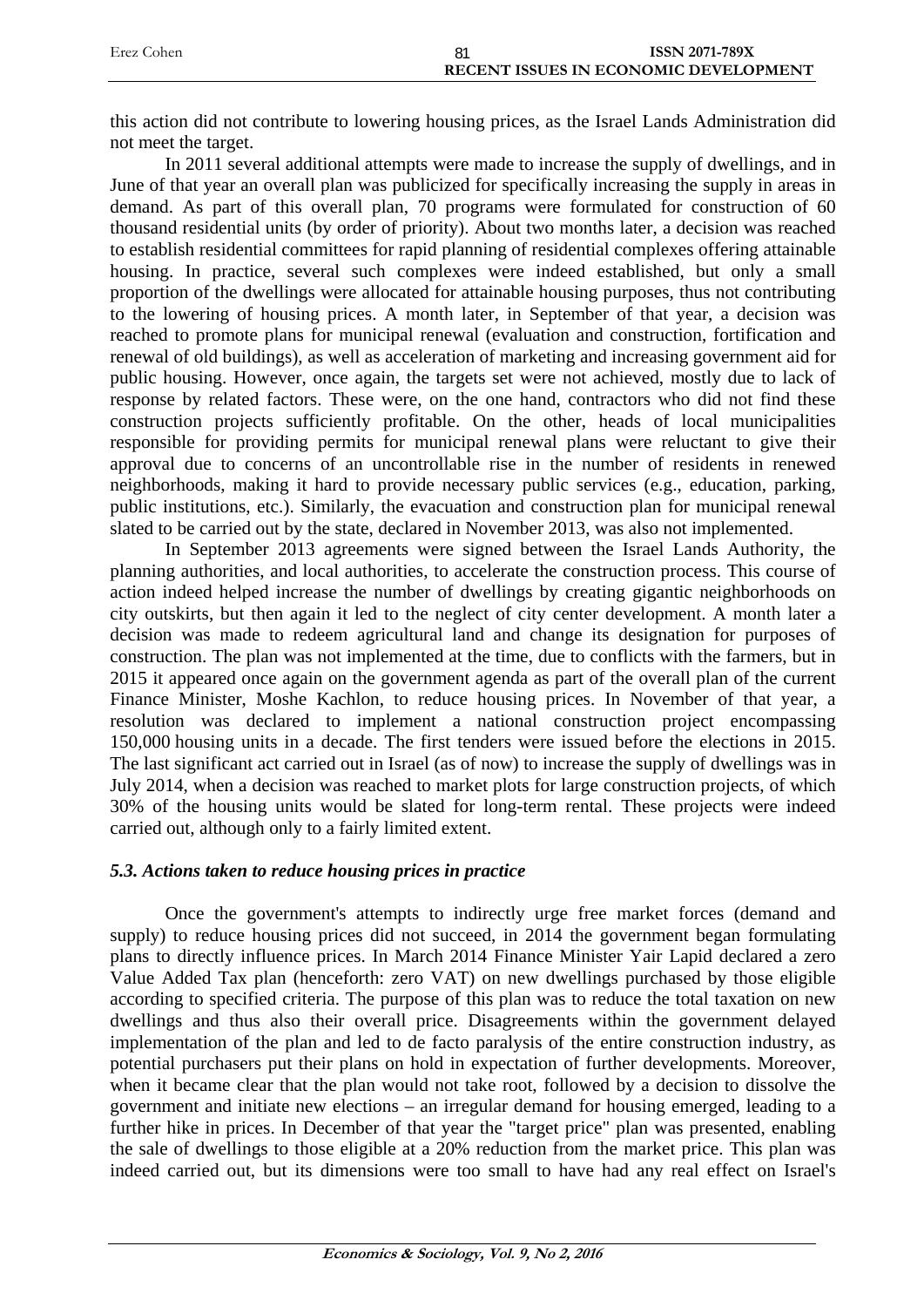| Erez Cohen | <b>ISSN 2071-789X</b>                 |
|------------|---------------------------------------|
|            | RECENT ISSUES IN ECONOMIC DEVELOPMENT |

housing prices. After the elections held in 2015, and with the establishment of the new government, Moshe Kachlon, elected Minister of Finance, established a committee to attempt to reduce Israel's housing prices. The committee led to the August 2015 resolution to expand the government plan called "price for residents", enabling discounts for young couples according to predetermined criteria.

#### **6. Analysis of public policy**

The regulatory steps presented above reflect a clear declared public policy by Israeli leadership attempting to influence (whether directly or indirectly) the results of the free market in Israeli real estate. Therefore, the question is whether this policy reflects Israel's economic worldview during these years. Israel, established on the foundations of the socio-democratic worldview as a legacy of the former British rule, changed its economic outlook in 1977 with the political transition that occurred in the elections in that year, leading to the ascension to power of the Likud party, which advocated a free market and liberalization. From then until the present Israel has followed a neoliberal worldview combining principles of a free market, private entrepreneurship, liberalization, and globalization, while also upholding a welfare state supported by the necessary regulatory processes.

At the same time, since its establishment and unrelated to the economic worldview of the government in the various periods, Israel has maintained a declared aim of spreading its population throughout the country, based on a Zionist ideology supporting settlement of the various parts of the country with no consideration for efficiency or economic justifications. It seems that, thanks to unrestrained free market powers leading to a rise in Israel's housing prices, particularly in central areas of high demand, the present time provides good conditions for realizing the attempts of the young state to distribute the local population in general and new immigrants in particular throughout various parts of the country rather than only in central Israel. Giving these unrestrained powers freedom of action could be assumed to raise housing prices in the center even further and compel citizens seeking a roof over their head to turn to less developed parts of the country and settle there with no government interference and fully congruent with the foundations of Zionist ideology seeking to settle the country, an ideology formulated with the establishment of the state and declared by those currently in power as well.<sup>7</sup> Therefore, the endeavors of Israel's rulers to reduce housing prices, among other things in the center, appear puzzling. If so, what is the justification or justifications underlying this government activity? If reducing housing prices has no ideological significance for the geographic distribution of the population, as presented above, it must have some other greater national significance, for instance economic significance.

A look at the state's revenues from taxes during 2012-2015<sup>8</sup> shows that collection of direct property taxes<sup>9</sup> alone earns the state coffers a sum of over 7 billion shekels. This further stresses the question of whether reducing Israel's housing prices has a positive effect on the country's economy. Reducing housing prices will necessarily lead to a drop in direct and indirect<sup>10</sup> property taxes collected and will have a detrimental effect on the government's revenues, which might increase the budget deficit. Moreover, a drop in real estate prices might have a bad financial effect on other factors in the Israeli economy, such as contractors, banks, and many citizens, as plummeting prices will affect the income of building contractors and might

 $7$  The Office for Development of the Negev and the Galilee is responsible for promoting the settlement and development of peripheral parts of the country.

<sup>&</sup>lt;sup>8</sup> From the summary of the state budget for 2015, p. 215. Table 12: The state's revenues from taxes for 2012-2015.

 $9 \text{ Including capital gains tax, property tax, and purchasing tax.}$  Value Added Tax.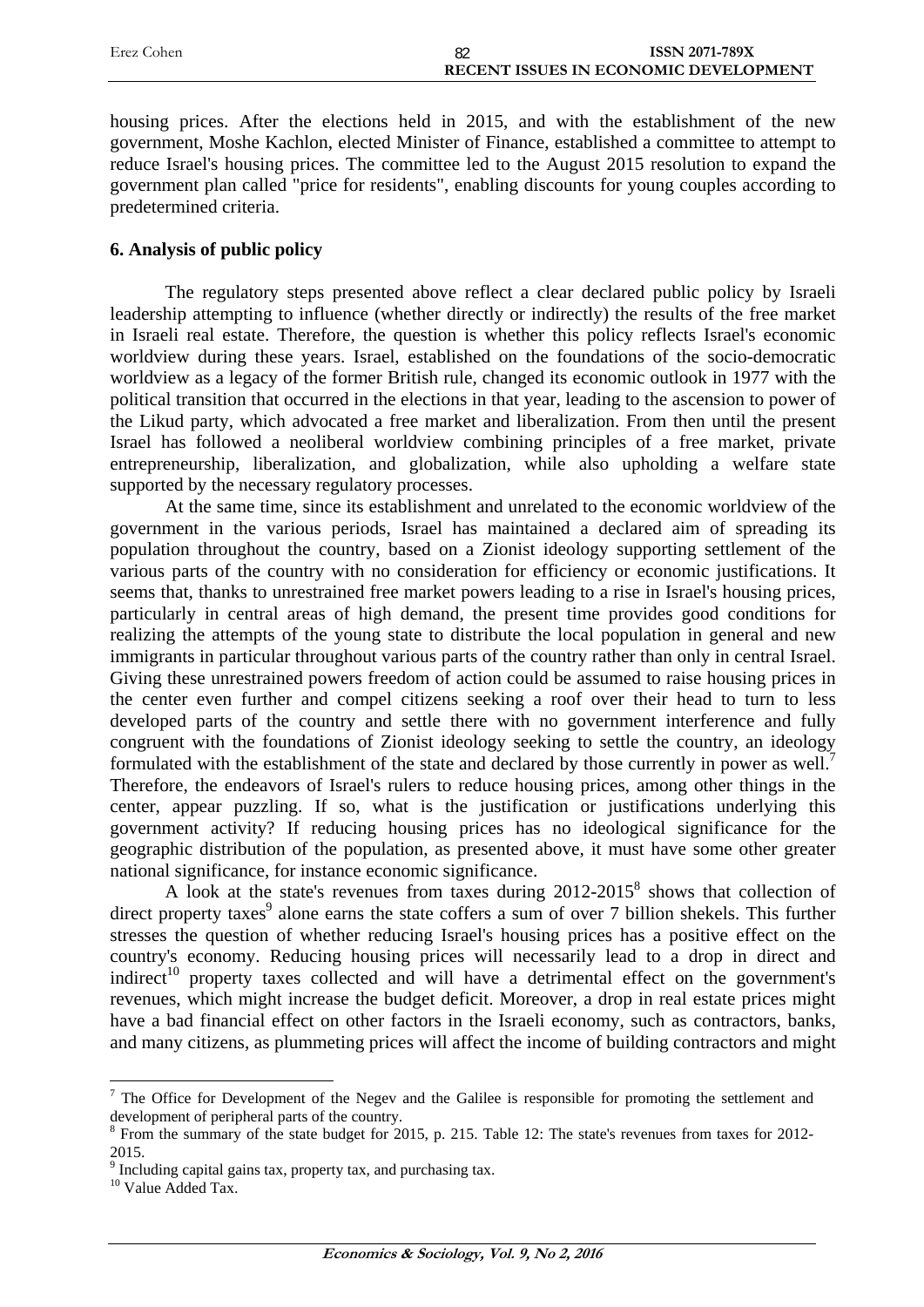| Erez Cohen | ISSN 2071-789X                               |
|------------|----------------------------------------------|
|            | <b>RECENT ISSUES IN ECONOMIC DEVELOPMENT</b> |

detract from their ability to repay bank loans and even lead to bankruptcy. The banks too, which in recent years approved many mortgages with property serving as collateral, might be gravely harmed by a decrease in the value of mortgaged properties, as occurred in the United States during the sub-prime crisis. No less affected will be the  $68\%$ <sup>11</sup> of Israel's households that own residential properties (more than 40% of these are mortgaged), as reduced prices will mean heavy losses for them as well.

Thus, it appears that the country has no economic incentive to reduce housing prices, as such a course of action will have a detrimental effect on the state coffers, building companies and contractors, and financial institutions, and last and not least – a large majority of the citizens. Therefore, it may be concluded that the Israeli public policy of reducing housing prices should not be perceived in normative terms, i.e. in light of justifications related to public interests and according to the country's objective values. Rather, this policy must be examined and evaluated according to the positivist approach linked, as stated, to narrow personal interests of the country's leaders.

Accordingly, it appears that what underlies the public policy of reducing housing prices is politicians' desire to attain political and personal benefits as a result of the formation and implementation of this policy. Unlike the past<sup>12</sup>, when the economic worldview implemented in Israel was clear and well-defined, acting in the public good and in the interests of the state, at present Israel's public economic policy is based on short-term transient populist considerations aimed at satisfying the voters, sometimes at the expense of economic efficiency and of the public good. Politicians depend on public support and therefore strive to maximize the public good, namely politicians focus on maximizing their chances of being chosen for another term and for this purpose they act (even if only for the sake of appearances) to promote the public good. This claim is supported by many other cases in Israeli politics in the past and present<sup>13</sup> in which Israeli politicians changed their opinions or acted against their own free will on crucial economic issues due to their wish to satisfy the sectorial voter audience with which they are associated. This conduct is compatible with the median voter model (Downs, 1957), which claims that the attitudes of politicians seeking election and the policy of elected governments tend to express the wishes of the median voter whose attitudes and political inclinations are in the center of the political map and are therefore perceived as representing the attitudes of the majority of voters.

This raises the question of what affects policy shapers when formulating a positivist policy rather than a normative policy? This conduct of politicians in general and of Israeli politicians in particular assumedly derives from the customary structure of governance, which allows (or even compels) the prime minister to put together a weak coalition based on a (mostly small) majority comprised of several political parties that do not see eye to eye on all issues (political, social, and economic). As a result, the prime minister is subjected to political and budgetary extortion by the heads of those parties, eventually leading to the less than optimal appointment of senior ministers who are often unfamiliar with the field they are responsible for and even give priority to the goals and aims of their party and its voters. Moreover, such a weak coalition structure, as in Israel, might easily lead to the disengagement of one of the partners due to some crisis and drag the country to frequent recurring elections, as in Israeli politics. This reality reminds Israeli politicians that their time in office is short and measured and therefore they must do what they can to take advantage of their temporary power position to obtain benefits for the public in general and for their voters in particular, so that they will be able to cite

 $11$  Source: Ministry of Building – Division of Economic Analysis, May 18 2015.

<sup>&</sup>lt;sup>12</sup> Since the first days of the state and until the mid-1980s (when a National Unity government was established).

<sup>&</sup>lt;sup>13</sup> A conspicuous example is the varying attitudes / approaches of several ministers with regard to the natural gas plan currently on the government's agenda (2015), which involves considerable economic as well as social aspects, following changes in their jobs and/or authority and corresponding with the wishes of their potential voters and/or supervisors.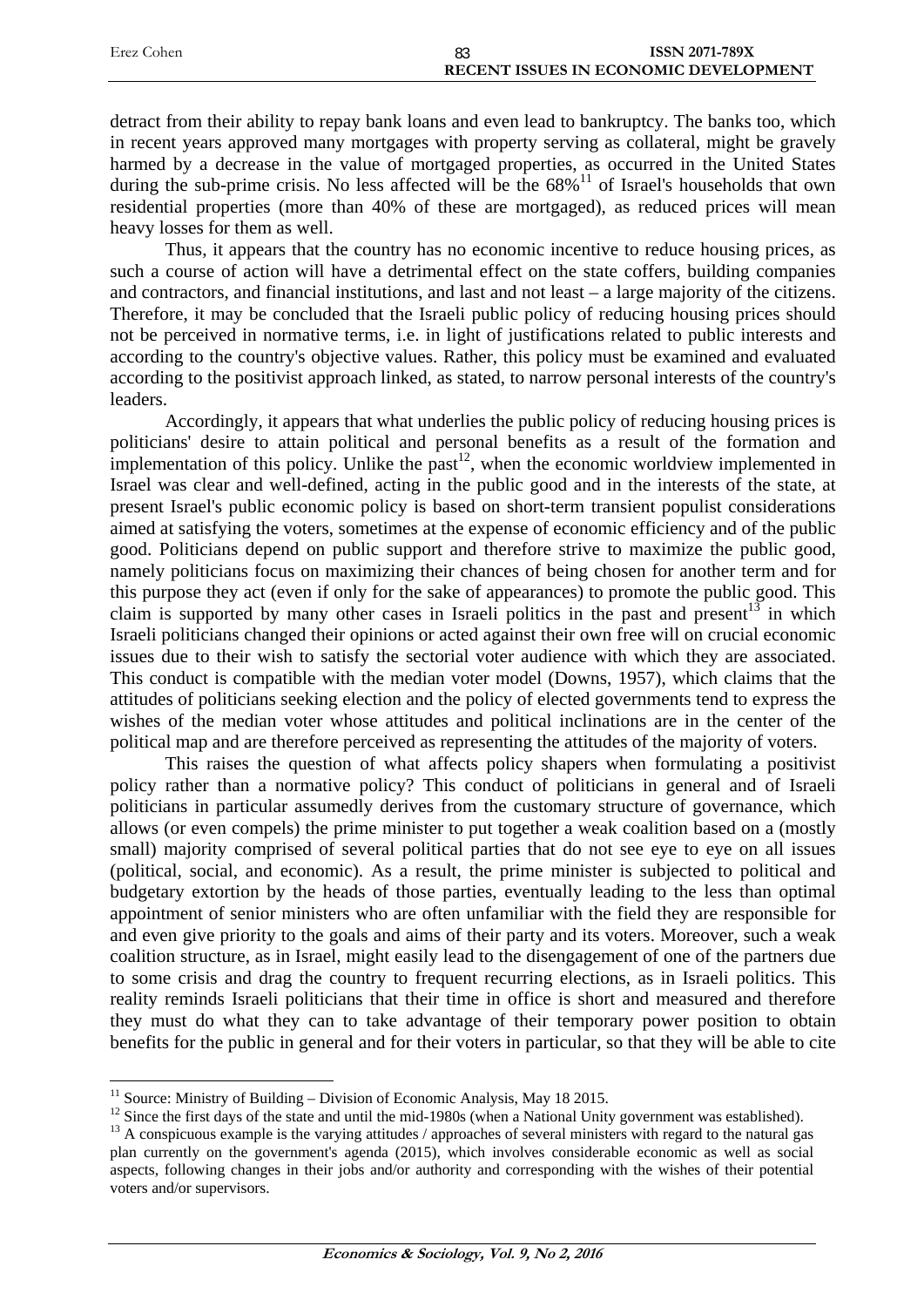| Erez Cohen | 84 | ISSN 2071-789X                               |
|------------|----|----------------------------------------------|
|            |    | <b>RECENT ISSUES IN ECONOMIC DEVELOPMENT</b> |

these achievements in future elections. Thus, the state budget becomes a political tool rather than an economic tool.

It would indeed not be right to generalize and apply this portrayal to all Israeli politicians, however this concept is clearly quite common among many Israeli politicians today who perceive their success as a zero sum game, i.e., their success is the failure of other politicians, and vice versa. This understanding of the dynamics of Israel's politics may help illuminate the aggressive and massive race to formulate regulatory processes aimed at reducing housing prices, evident in Israel in the years studied, and hint at the explicit and implicit justifications of these processes by the politicians involved in them.

Accordingly, it seems that the Israeli public policy of reducing housing prices is also affected by these political-personal considerations. Politicians in general and party leaders in particular are involved in a race to carry out this policy, with the assumption that it has significant political benefits in the form of the support of young citizens who cannot afford to purchase a residence and therefore have a clear interest in reduced housing prices. Past experience shows that older Israelis vote according to deep-rooted traditional security-oriented political views and not according to economic whims. This understanding urges politicians to come to the aid of younger citizens whose political and security views have not yet been completely formalized and therefore their personal interests in general and their economic interests in particular head their order of priorities. The widespread social protest that emerged in Israel in the summer of 2011, led by a group of young people who drew after them hundreds of thousands to protest against Israel's cost of living in general and high property prices, in tent cities erected on city boulevards and in public parks ("the tents protest"), further clarified that members of this young generation would determine the results of the coming election campaigns. Therefore, Israeli politicians choose (even if only for the sake of appearances) to act in favor of this interest group, which is expected (as they see it) to maximally contribute to their chances of election, even if this activity is at the expense of society in general, in accordance with the Theory of Public Choice proposed by James Buchanan and Robert Tollison (Buchanan & Tollison, 1972).

The successful policy steps led in 2012 by then Minister of Communications (and current Finance Minister) Moshe Kachlon, who managed to reduce cellular service costs, constitute a model for Israeli politicians. Kachlon brought about the dissolution of the triopoly that controlled Israel's cellular market, $14$  producing a real revolution in cellular service costs, and in return won wide public support. Furthermore, Moshe Kachlon's success in implementing the cellular reform and the considerable political benefits he reaped encouraged him to leave the ruling party (Likud) and establish his own independent party (Kulanu)<sup>15</sup> which ran in the recent elections of 2015 against his original party. This act emphasizes the "zero sum" game of Israeli politicians, whereby the success of one minister is a threat to the others and to the status of the prime minister. According to this concept, it makes sense for every minister to seek credit for reducing property prices and to renounce the contribution of other ministers to promoting this policy. In order to demonstrate this claim, it is sufficient to mention the plan of the previous Finance Minister, Yair Lapid, to reduce property prices by introducing zero VAT for those eligible, which aroused such objection by the prime minister that it eventually led to dismissal of the minister and bringing forward the date of the next national elections.

All this shows that public policy aimed at reducing Israel's property prices is affected by foreign-positivist considerations (both political and personal) that neutralize its objectivenormative efficiency. If the government had indeed wished to reduce prices it could have activated more significant regulatory principles such as reducing the price of publicly owned lands, as well as extensive subsidies for purchasing housing not only as part of the "price for

<u>.</u>

<sup>&</sup>lt;sup>14</sup> Consisting of the cellular companies: Pelephone, Partner, and Cellcom.

<sup>&</sup>lt;sup>15</sup> Received ten Knesset seats and joined the coalition as a senior partner.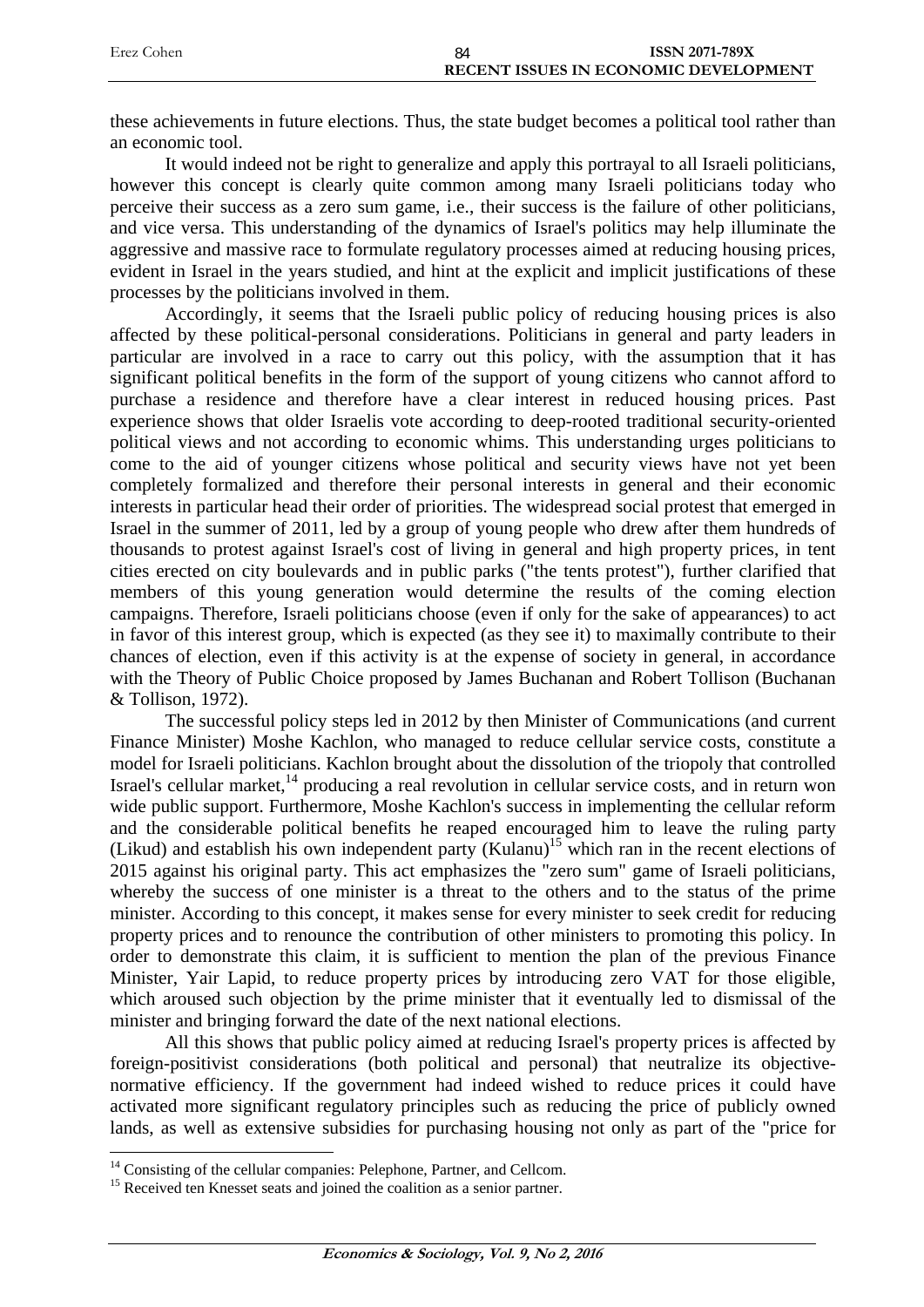| Erez Cohen | 85 | <b>ISSN 2071-789X</b>                 |
|------------|----|---------------------------------------|
|            |    | RECENT ISSUES IN ECONOMIC DEVELOPMENT |

residents" or "target price" programs. Alternately, it could have determined by law both compulsory construction standards and a supervised price range. If the government had perceived housing as a vital necessary commodity similar to other supervised basic commodities (such as standard bread, milk, and water) it could have applied the same policy tools used for these products (subsidies, setting legally approved price ceilings, etc.).

Thus, it seems that although Israel's public policy for reducing property prices encompasses many varied steps, it is incapable of bringing about a real change in a field based on free market forces and affected mainly by sellers' independent desire to finalize sales deals at their requested price. In order to effect a real change in the level of housing prices, the government will have to relinquish reforms that seek to affect free market forces with the aim of guiding them to a lower point of equilibrium. Rather, it must act to neutralize or at least to reduce the effect of free market forces and implement, as stated, an interventionist and aggressive public policy that sets the very rules of the game, including price levels of the Israeli housing market.

Such a strategic governmental plan, aimed at obtaining housing rather than necessarily at reducing housing prices, can include a declaration of the establishment of two new development centers for residential and industrial purposes in various parts of the country (one in the northern and the other in the southern extremity). In these centers beneficial policies will be introduced with regard to several issues, such as attractive tax benefits for companies and individuals, intended to attract companies to these areas in order to increase the supply of jobs as well as to encourage people to move to these areas. Migration will stem from the high chance of finding jobs and the positive tax benefits that will enable a higher standard of living than in the dense and expensive central area. In addition, the government must allocate development budgets for introducing advanced means of transportation to these areas (paving highways, laying train tracks, etc.), additional budgets for the development and advancement of education in the new areas to be established, and so on. Such a strategic course can encourage the spread of the population throughout the country and provide people who choose to move to these areas with affordable housing and a standard of living that equals that possible in the center. Funding such a strategic plan offering affordable housing for citizens will be facilitated both by more efficient allocation of the government budget (of which an unnecessarily high proportion is used for sectorial purposes, as a result of the Israeli political system that enables and even encourages political and budgetary extortion) and by a steady percentage of Israel's future profits from natural gas.

 However since there is, as stated, no real economic justification for reducing property prices, the government has avoided enacting such interventionist policy and prefers to continue its useless regulatory steps that let it "eat the cake and keep it whole", i.e., both avoid harm to homeowners who object to price reductions and satisfy citizens who do not own homes as well as the young population, even if only for the sake of appearances.

Another alternative available to Israel's policy shapers, which does not involve reducing property prices (and thus avoids financial harm to homeowners) and that will also raise the chances of those who do not own homes to purchase housing, is a reform in the structure of pay. A reform that will raise pay levels in the Israeli economy would be capable of reducing the number of monthly paychecks necessary to purchase an apartment. In this way, politicians could help weak sectors of society with no harm to the more established socioeconomic groups. As stated, however, the regulatory processes formed in Israel in the years under investigation have not taken this direction and aim for a goal that is not necessarily beneficial and appropriate for the Israeli economy but has visible potential political benefits.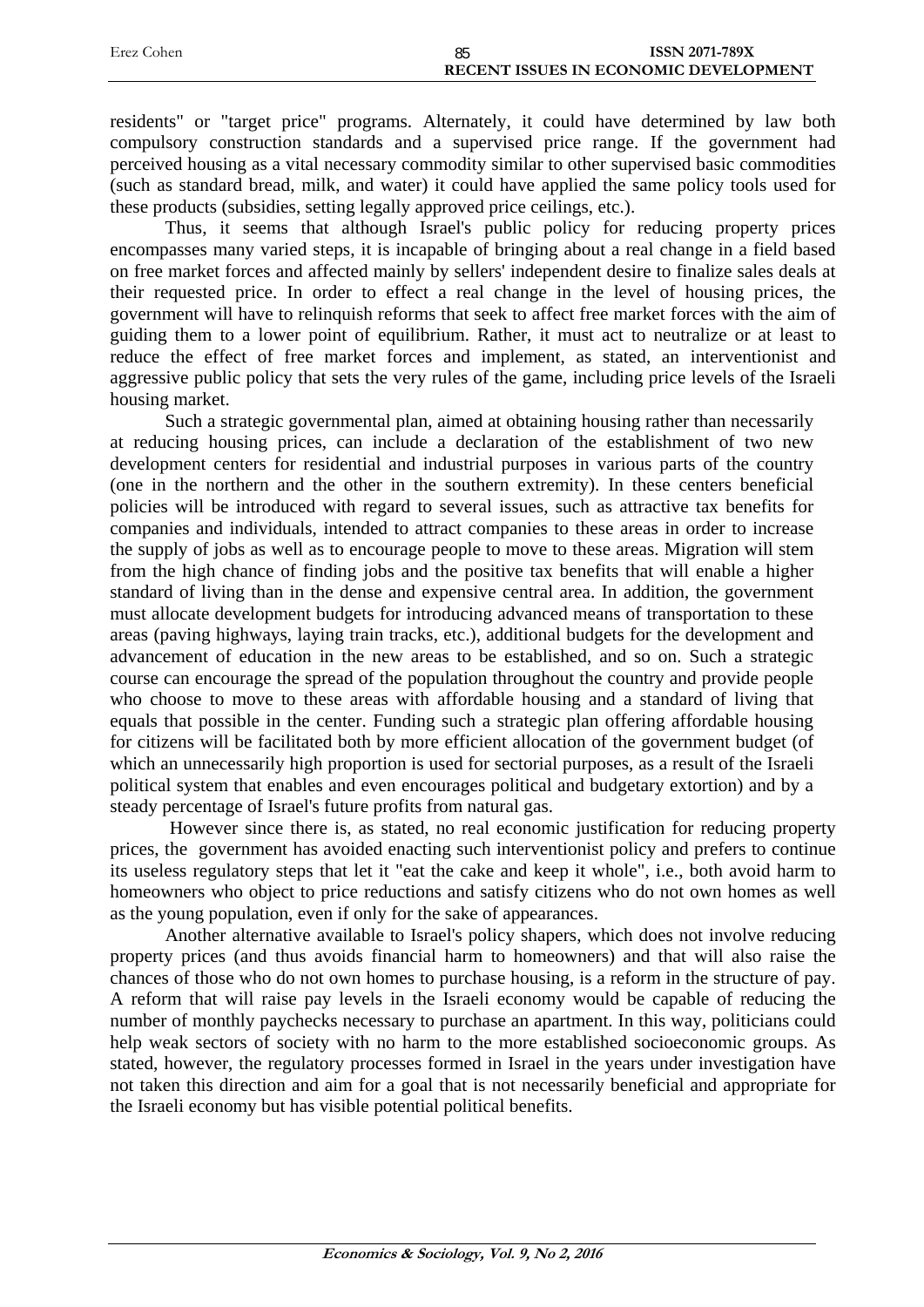| Erez Cohen | 86 | ISSN 2071-789X                               |
|------------|----|----------------------------------------------|
|            |    | <b>RECENT ISSUES IN ECONOMIC DEVELOPMENT</b> |

The Bank of Israel report for 201516 is an objective benchmark for judging the efficacy of the government's policy aimed at reducing housing prices. This report strongly criticizes the government's inefficient conduct with regard to its policy aimed at reducing housing prices. According to this criticism the government's operations are inefficient and incapable of achieving the declared goal of lowering Israel's housing prices. One example is the statement that the "price for residents" program currently (2016) implemented by the Minister of Finance, Moshe Kachlon, far from contributing to a reduction of housing prices in the wider housing market is in fact leading to a rise in demand for housing in those areas in which it is being implemented, thus causing an additional rise in housing prices instead of the reverse.

## **Conclusions**

The above analysis of policies aiming to reduce Israel's property prices is based on the positivist approach, which unlike the normative approach that, as stated, examines the current state of affairs and policy according to objective values (i.e., what is right and fitting for society) focuses on examination and analysis of the current policy while identifying subjective underlying considerations. According to this approach the current policy reflects the personal interests of policy shapers. It contends that in order to understand the reality formed by public policy designers we must first try and identify the interests that motivate them, interests that are at base personal and do not necessarily suit the objective values of the general public. This raises the question of which factor determines or at least affects the choice of public policy pattern utilized. When is there a greater chance that a normative public policy will be formulated and that politicians will strive for a value set shared by society and act to apply a policy that will reflect these values? Then again, when is there a greater chance that a positivist public policy will be formulated and that politicians will choose an alternative that serves their own interests, even at the cost of clashing with the values of society?

Examination of the public policy for reducing Israel's property prices as presented in this paper indicates a possible relationship between the country's governance structure and the policy pattern implemented, as presented in the following figure:



Thus, the contribution of the current paper is evident in its emphasis on the influence of the current governance structure on the type of policy utilized (normative versus positivist). A

<sup>&</sup>lt;sup>16</sup> The report was published in April 2016. Chapter 9. See link:

http://www.boi.org.il/he/NewsAndPublications/RegularPublications/DocLib3/BankIsraelAnnualReport/%d7%9 3%d7%95%d7%97%20%d7%91%d7%a0%d7%a7%20%d7%99%d7%a9%d7%a8%d7%90%d7%9c%202015/c hap-9%282%29.pdf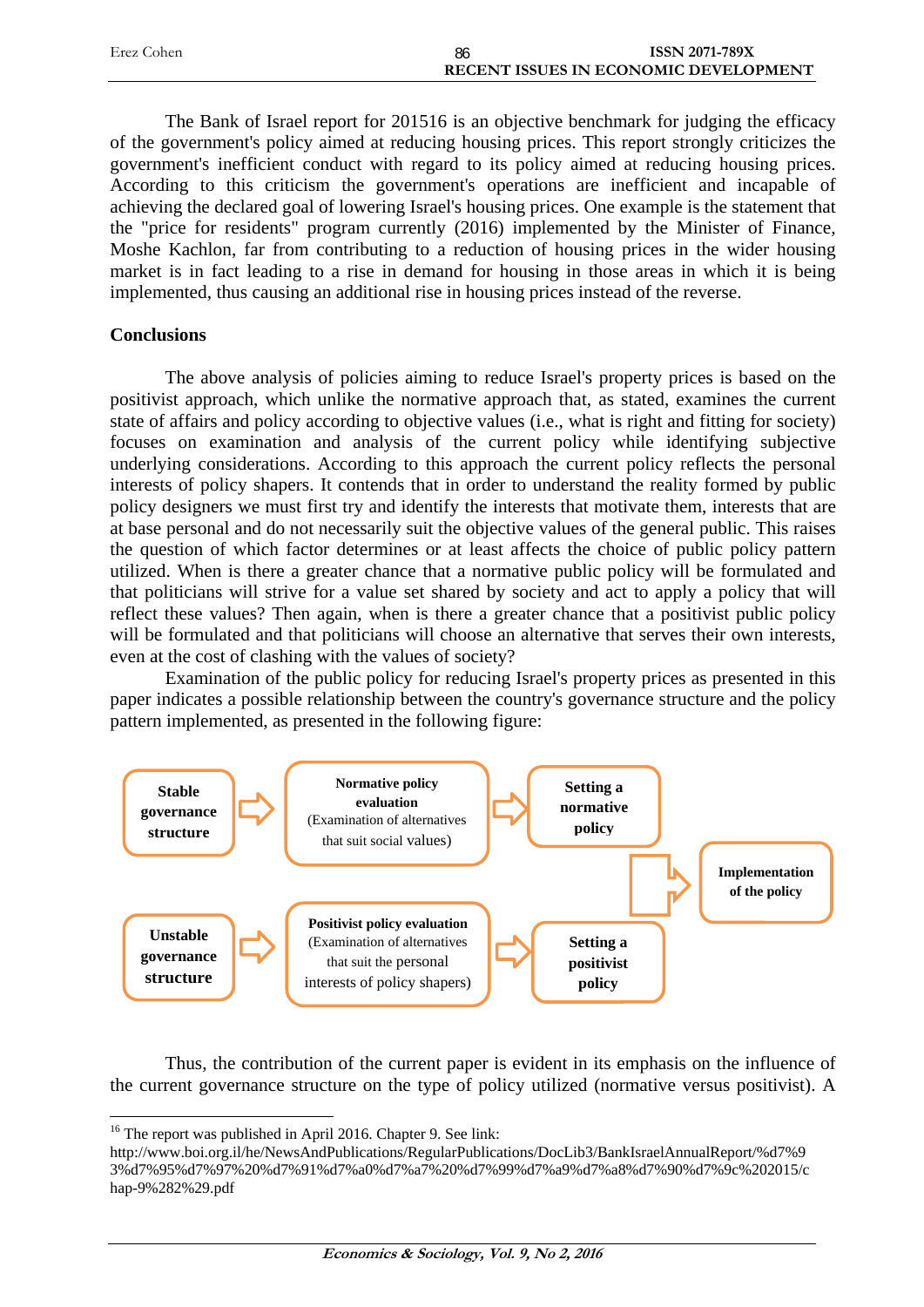| Erez Cohen | ISSN 2071-789X                               |
|------------|----------------------------------------------|
|            | <b>RECENT ISSUES IN ECONOMIC DEVELOPMENT</b> |

democratic but weak and unstable governance structure (similar to Israel's in the last two decades) will encourage the formation and implementation of a positivist policy, one that reflects the narrow interest of politicians to increase their chances of reelection. In contrast, a stable democratic government based on a sound majority of a single ruling party (similar to Israel's since its establishment and until the mid-1980s) can easily sustain public policy that expresses the normative approach, reflecting social values as defined by politicians.

The story of Israel's political evolvement reinforces and supports the above insight, as from the establishment of the state in 1948 until the political transition in 1977 Israel was governed by a social-democratic party (Mapay) with a centralist economic agenda that acted to achieve objective values linked to sustaining a welfare state, controlling productive elements of the economy, dispersal of the population throughout the country, and more, and public policy in those days was formulated accordingly. Since the political transition in 1977 and until the rotation government in 1984, Israel was governed by the Likud party that espouses a liberal economic worldview and formulated the socioeconomic policy accordingly, supporting liberalization, cancellation of subsidies, a free market and competition, and more.

Namely, during these four decades in which Israel's political map consisted of two large stable parties capable of maintaining a relatively stable government not dependent on small parties with sectorial interests, Israel's public policy was characterized by the normative approach. However, since the end of the rotation government<sup>17</sup> in the late 1980s and until the present, Israel's political map has been characterized by a plethora of narrow niche parties that undermine the stability of the government and compel the victorious party to form a coalition consisting of several interdependent parties. Undermining the stability of the government encourages, on one hand, incidents of budgetary extortion by coalition parties whereby their support of the state budget and indirectly of the acting government is contingent on fulfillment of sectorial budgetary demands,<sup>18</sup> and on the other increases politicians' concern for their job and increases their motivation to act to promote their personal interests with the aim of strengthening their public and political position. Hence, in these years Israel has seen the gradual formation of a public policy characterized by a positivist approach. This approach is evident in Israel's public policy of reducing housing prices from 2008-2015, as shown in the current paper.

The main weakness of the current study is related to the fact that it does not present comparative case studies examining policies aimed at reducing housing prices, as implemented in democratic countries with a stable governance structure, which could have reinforced the research conclusions and the association between a country's governance structure and the nature of its public policy. The reason for this deficiency is that countries that have experienced a rapid rise in domestic housing prices and that also have a stable governance structure (such as the United States and Japan) formed no policy of intervention in market prices aimed at lowering them until experiencing a bursting housing bubble and the emergence of an economic crisis (the property bubble crisis in Japan and the subprime crisis in the United States). Thus, it was not possible to compare the Israeli policy on this topic to the public policy of these countries before the bursting of the domestic property bubbles.

#### **References**

1

Arner, W. D. (2009), The global credit crisis of 2008: Causes and consequences, *The International Lawyer*, 43(1), pp. 91-13.

Blundell-Wignall, A. and Atkinson, E. P. (2008), The subprime crisis: Causal distortions and regulatory reform, *The Financial Turmoil of 2008*, pp. 55-102.

<sup>&</sup>lt;sup>17</sup> In the 1984 elections neither the liberal Likud party nor the socialist Labor party (that evolved from the Mapay party) prevailed, and therefore a rotation government was formed and remained in power until 1988.<br><sup>18</sup> As was indeed evident in the process of approving Israel's budget for the year of 2016.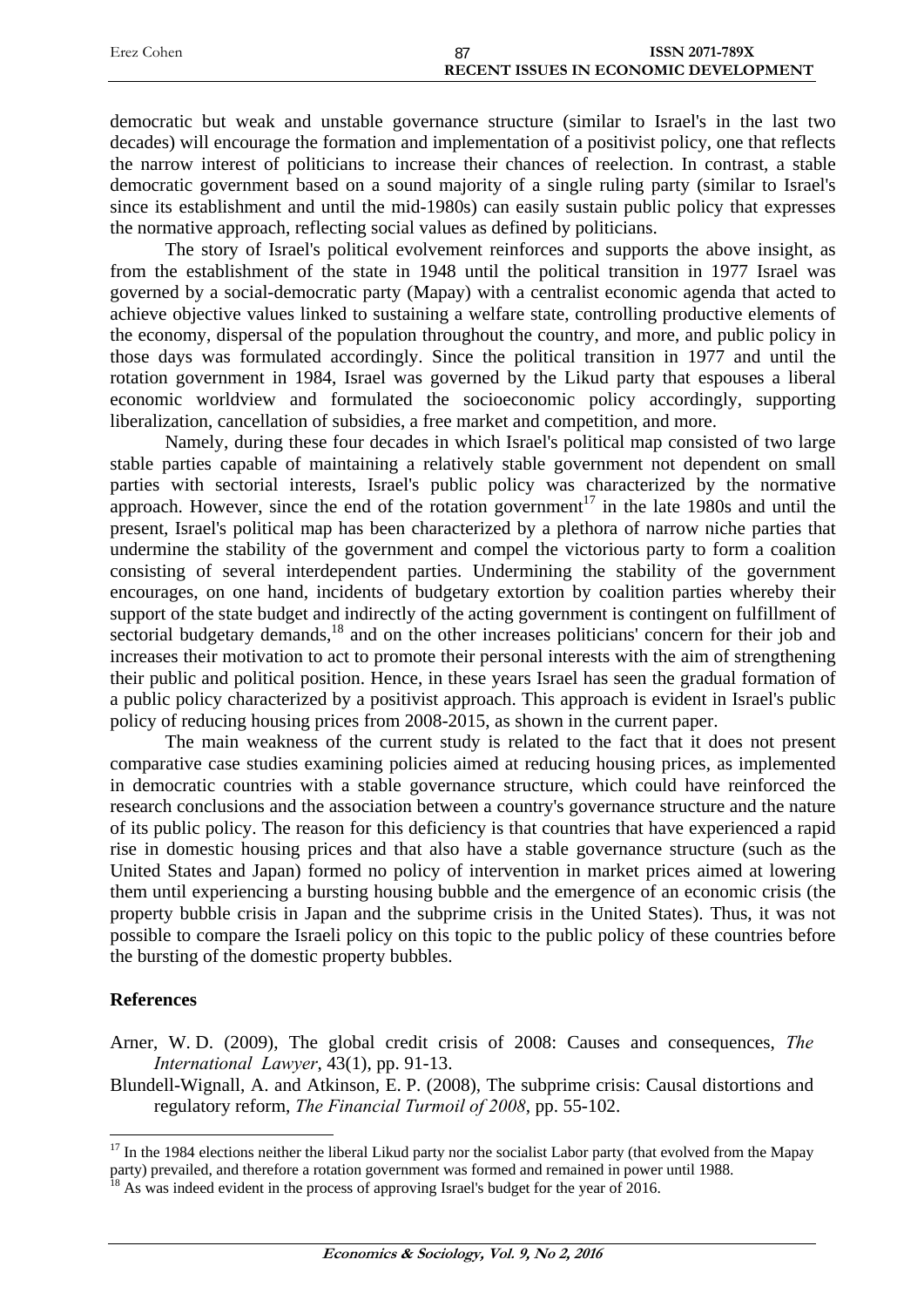| Erez Cohen | 88 | <b>ISSN 2071-789X</b>                        |
|------------|----|----------------------------------------------|
|            |    | <b>RECENT ISSUES IN ECONOMIC DEVELOPMENT</b> |

- Buchanan, J. M. and Tollison, R. D. (1972), *The Theory of Public Choice II*, Ann Arbor: University of Michigan Press.
- Brown, C. and Davis, K. (2008), The sub-prime crisis down under, *Journal of Applied Finance*, 18, pp. 16-28.
- Cargill, F. T., Hutchison, M. and Ito, T. (1996), Deposit guarantees and the burst of the Japanese bubble economy, *Contemporary Economic Policy*, 14(3), pp. 41-52.
- Conefrey, T, and John, F. G. (2010), Managing housing bubbles in regional economies under EMU: Ireland and Spain, *National Institute Economic Review*, 211(1), pp. 211-299.
- Crowe, C. et al. (2013), How to deal with real estate booms: lessons from country experiences, *Journal of Financial Stability*, 9(3), pp. 300-319.
- Demyanyk, Y. and Van Hemert, O. (2011), Understanding the subprime mortgage crisis, *Oxford University Press on Behalf of the Society for Financial Studies*, 24(6), pp. 1848- 1880.
- Dovman, P., Ribon, S. and Yakhin, Y. (2012), The housing market in Israel 2008-2010: Are house prices a bubble, *Israel Economic Review*, 10(1).
- Downs, A. (1957), *An Economic Theory of Democracy*, New York: Harper & Row.
- Fisher, F. (1998), Beyond empiricism: Policy inquiry in post positivist perspective, *Policy Studies Journal*, 26(1), pp. 129-146.
- Gjerstad, S. and Smith, V. (2009), Monetary policy, credit extension, and housing bubbles: 2008 and 1929, *A Journal of Politics and Society*, 21(2-3), p. 272.
- Gwinner, B. W. and Sanders, A. (2009), The subprime crisis: Implications for emerging markets, *Housing Finance International*, 23(4), p. 6.
- Hellwig, F. M. (2009), Systemic risk in the financial sector: An analysis of the subprimemortgage financial crisis, *De Economist*, 157(2), pp. 129-207.
- Ito, T. and Iwaisako, T. (1995), Explaining asset bubbles in Japan, Bank of Japan, Monetary and Economic Studies National Bureau of Economic Research, 14, pp. 143-193, *NBER Working Paper* No. 5358, November 1995.
- John, P. (2006), Opinion and political violence on urban budgets in England, *Journal of European Public Policy*, 13:7, pp. 1053-1068.
- Kregel, J. (2008), Changes in the U.S. financial system and the subprime crisis, The Levi economic institute, *Working Paper No. 530*, Retrieved April 2008.
- Lynn, L. E. (1999), A place at the table: Policy analysis, its postpositive critics, and future of practice, *Journal of Policy Analysis and Management*, 18(3), pp. 411-425.
- Moran, M. and Wood, B. (1993), *State, Regulation and the Medica*, Philadelphia: Open University Press.
- Noguchi, Y. (1994), The "bubble" and economic policies in the 1980s, *Journal of Japanese Studies*, 20(2), p. 10.
- Ohmi, N. (2010), The Japanese economic crisis of the 1990s, *International Journal of Labor Research*, 2(1), pp. 61-77.
- Rubinstein, Y. (1999), Housing prices in Israel in 1974-1996 A financial bubble? In: Leiderman, L. (ed.), *Inflation and Disinflation in Israel*, Bank of Israel.
- Sagemann, B. and Reese, P. (2011), The great subprime credit crisis and its impact on Eastern Europe, *Financial Crisis In Eastern Europe*, 44, pp. 21-63.
- Saxonhouse, R. G. and Stem, M. R. (2002), Japan's lost decade: Origins, consequences, and prospects for recovery, *Research Seminar in International Economics*, Discussion Paper No. 485.
- Schaede, U. (1996), The 1995 financial crisis in Japan, *Berkeley Roundtable on the International Economy UC Berkeley*, Working Paper No. 85.
- Serkan, C. (2009), Behavioral approach to subprime mortgage crisis: A European perspective, *The Business Review*, 12(1), p. 190.